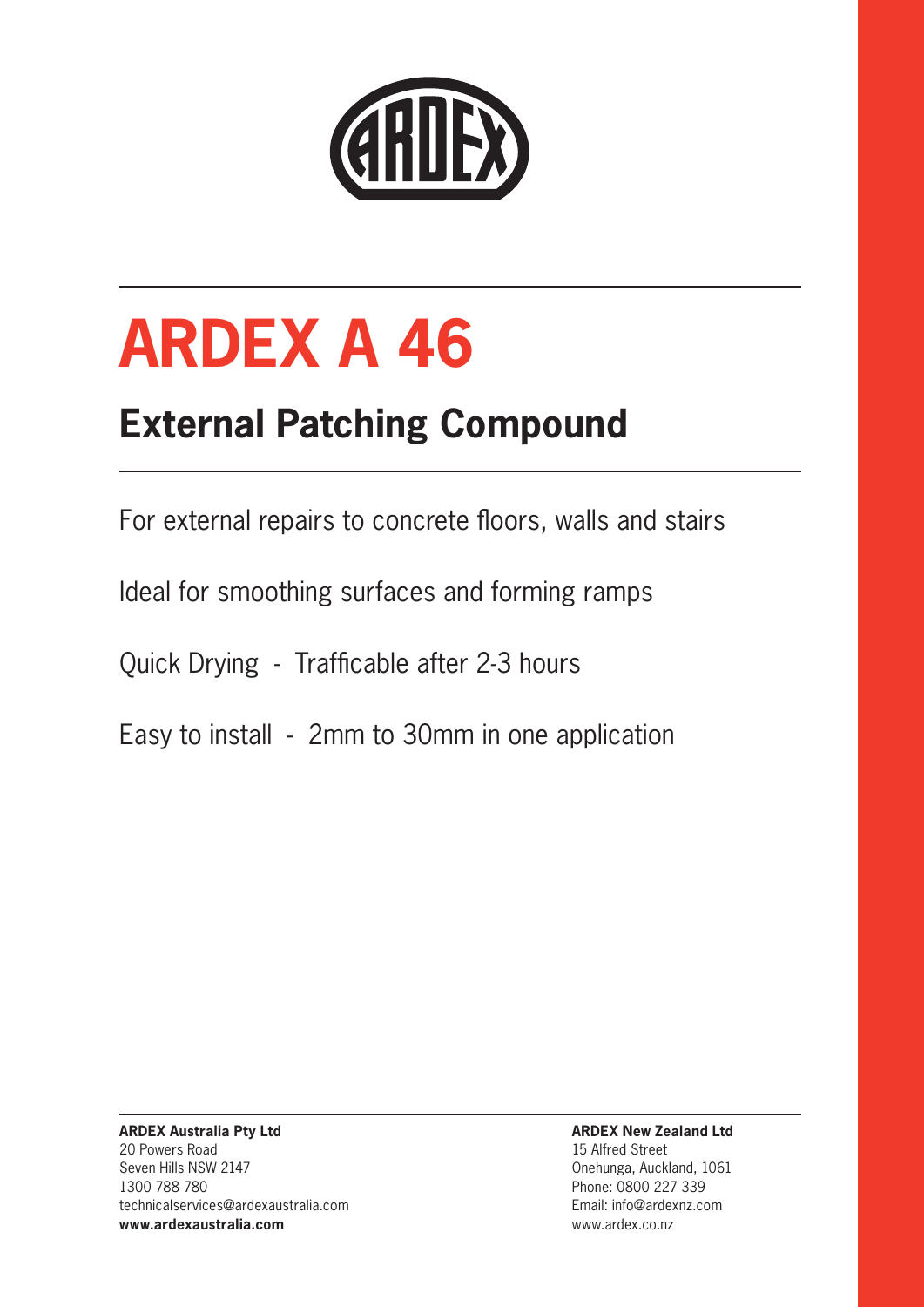# **ARDEX A 46**

### **External Patching Compound**

#### **DESCRIPTION**

ARDEX A 46 is a rapid hardening, rapid drying, slump-free mortar for external repairs. It is ideal for repairing and resurfacing concrete stair treads and risers and concrete subfloors. Also for filling and patching cracks in walls, ceilings, window and door frames, and can be used to form ramps from 2mm – 30mm. Mixed mortar sets after 15-20 minutes and can subjected to foot traffic after 2-3 hours at 20°C.

#### **SURFACE PREPARATION**

ARDEX A46 can be applied directly to dry or moist substrates provided they are set and hardened and the surface is sound, free of dust, grease, oil and other surface contamination. Worn or trafficked surfaces should be abraded with a diamond grinder or scarifier to remove any contamination and to roughen concrete to expose a clean porous surface to ensure good adhesion. Subfloor temperatures must be a minimum of 10°C, and maximum of 30°C. For further information, contact ARDEX technical services.

#### **MIXING RATIO**

Approximately 4.8 - 5.6 litres of water to 20 kg of A 46 powder, or; 1 volume of water to 3.5 volumes of A 46 powder.

#### **MIXING**

ARDEX repair products react and harden quickly when mixed with water. Thorough mixing in the shortest possible time is essential to ensure a lump free, slump resistant mortar. Always mix the powder into the water. The most efficient method of mixing is by using an ARDEX mixing paddle and a heavy duty electric drill (650 rpm). To 4.8 - 5.6 litres of water, add the ARDEX A 46 (20 kg) whilst mixing thoroughly. Do not overwater. If the mix initially appears dry, continue mixing for a full 2 - 3 minutes until a creamy non-slump mortar is achieved, do not add additional water. The mixed mortar has a working time of 15 - 20 minutes at 20°C. This time will be extended in cooler temperatures, and reduced at higher temperatures.

#### **THICKNESS**

ARDEX A 46 can be applied from 2 – 30mm in one application.

#### **INSTALLATION**

For repairs, apply the mortar with a trowel to holes, cracks and damaged areas, ensuring that the mortar "wets" the surface by trowelling in firmly, leaving the repair proud. After approximately 15 minutes, trim off excess and finish off with a wet trowel, sponge, or sponge float to obtain a smooth surface. For ramps, work the mortar into the prepared substrates with a trowel. If floorcoverings are to be installed. ARDEX A 46 must be left for 24 hours. If the product is to be coated, it should be left for 2 days up to 5mm, 5 days up to 10mm, 7 days up to 20mm and 10 days up to 30 mm. These times will be shorter in warm conditions and longer in cool conditions. Note: Exterior installations must be protected from direct sunlight and draughts which could lead to accelerated drying of the surface.

#### **LIMITATIONS**

ARDEX A 46 is suitable for foot traffic and light duty, soft wheeled, vehicle traffic. Do not use for heavy duty areas such as areas subjected to heavy vehicles, or heavily trafficked areas.

#### **COVERAGE**

Approximately 1.4kg powder/mm/m2.

#### **SHELF LIFE**

ARDEX A 46 has a shelf life of 12 months if stored in dry conditions, in unopened packaging at 23ºC and 50% relative humidity.

#### **SAFETY DATA**

This product may cause irritation and an allergic reaction to the skin. It may cause serious eye injury and irritation to the respiratory system. In case of contact with the eyes rinse with running water until advised to stop by the Poisons Information Centre or a doctor, or for at least 15 minutes. Wear protective gloves, clothing, eye and face protection. Avoid inhaling dust/fumes/gas/mist/vapours/ spray. Ensure adequate ventilation during mixing and application. Store locked up. Check with your local Council regarding the disposal of contents, dispose of packaging thoughtfully and recycle where possible. Keep out of the reach of children. Call the Poisons Information Centre on 131 126 (AUS) and 0800 764 766 (NZ) or call a doctor if you feel unwell. Additional information is in the Safety Data Sheet (SDS) at www.ardexaustralia.com.